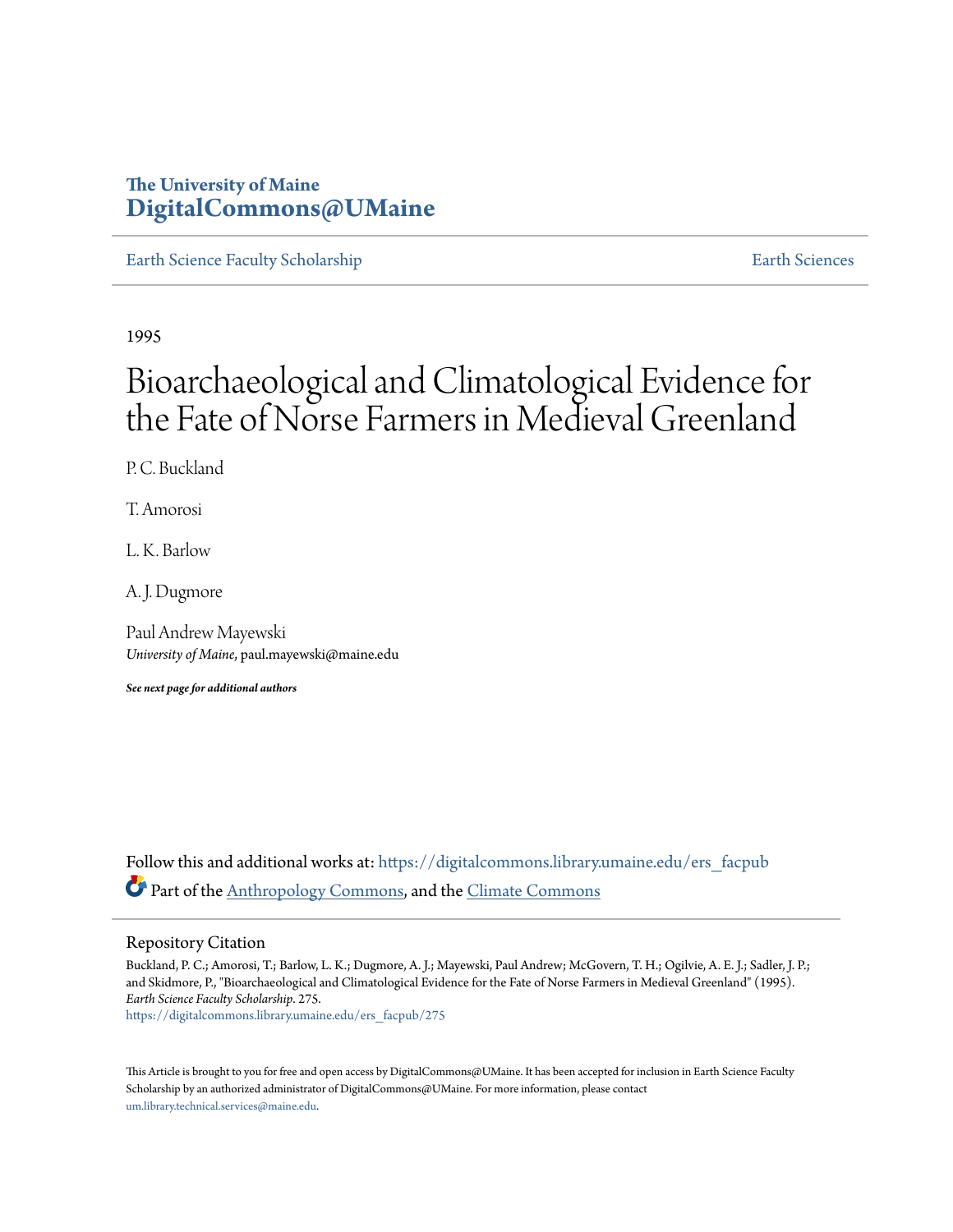### **Authors**

P. C. Buckland, T. Amorosi, L. K. Barlow, A. J. Dugmore, Paul Andrew Mayewski, T. H. McGovern, A. E. J. Ogilvie, J. P. Sadler, and P. Skidmore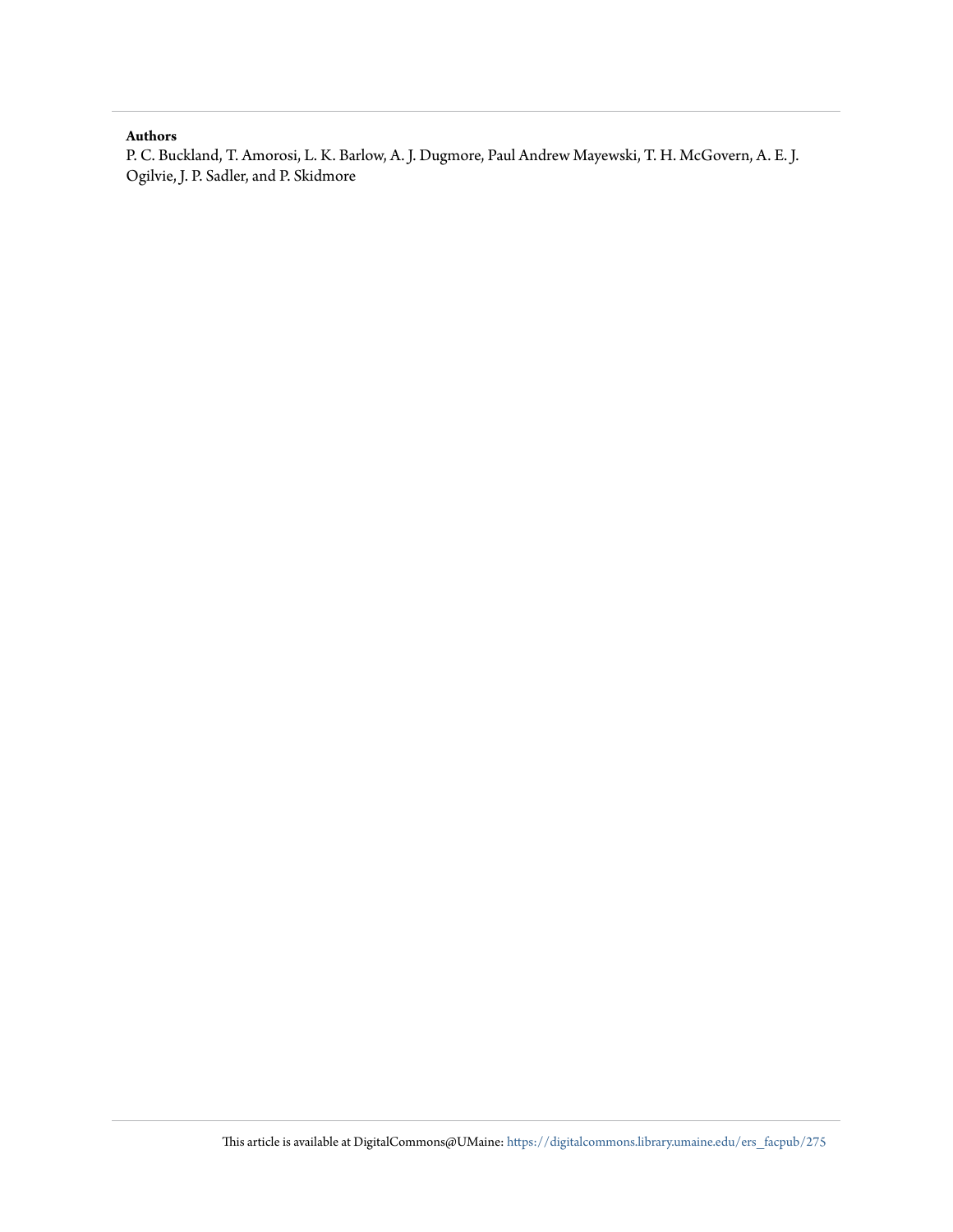# **Bioarchaeological and climatological evidence for the fate of Norse farmers in medieval Greenland**

## **P.C. BUCKLAND, T. AMOROSI, L.K. BARLOW, A. J. DUGMORE, P.A. MAYEWSKI, T.H. MCGOVERN, A.E.J. OGILVIE, J.P. SADLER & P. SKIDMORE\***

*Greenland, far north land of the Atlantic, has often been beyond the limit of European farming settlement. One of its Norse settlements, colonized just before AD 1000, is* astonishingly — not even at the southern tip, but a way up the west coast, the 'Western *Settlement'. Environmental studies show why its occupation came* to *an end within five centuries, leaving Greenland once more a place of Arctic-adapted hunters.* 

#### **Norse settlement in Greenland**

**c** 

According to medieval Icelandic sources, the Norse colonization of Greenland begun in c. AD 985. Two main areas of settlement were established: the Western Settlement, in the inner fjords east of present-day Nuuk (Godthab) (FIGURE 1), the modern capital, and the Eastern Settlement at the southern tip of Greenland, near modern Igaliko (Garðar) (Ingstad 1966; Jones 1986). By the end of the 15th century, these Norse colonies had disappeared. This demise has frequently been linked to adverse changes in climate, specifically, the so-called 'Little Ice Age' *(cf.* Dansgaard *et 01.* 1975; Lamb 1977). There has been much discussion regarding the reality of this climatic event (Grove 1988). Suffice it here to say, although low-temperature events in the latter half of the present millennium are well documented, it is clear that these are neither temporally nor spatially synchronous in all localities of the North Atlantic region. We therefore present the following data without invoking the term 'Little Ice Age', or the connotations surrounding it.

The Western Settlement, in particular, has been a focus of sustained multidisciplinary study, and it is primarily this settlement which is considered here. Some of the findings are compared with proxy climatic data extrapolated from the Greenland Ice Sheet Project (GISP2) ice core. This core was drilled between 1992 and 1993 in central Greenland, in the summit of the ice sheet at 3210 m above sea level, at lat. 72°28' N, long. 38°35' W. The proxy records provided by ice cores have been interpreted as indicators of climatic change. More recently, technological advances, combined with the long stratigraphic integrity of the GISP2 core, have resulted in highly detailed proxy records, which range in timescales from seasons to thousands of years (FIGURE 2). This high level of detail has already given new insights into the climate history of the North Atlantic region (Alley *et 01.1993;* Mayewski *et 01.* 1993a; 1993b; 1994; Barlow 1994; Zielinski *et 01. 1994).* 

Studies, primarily archaeological, historical and anthropological, have shown that, from the start of the Norse settlement in Greenland, sub-

\* Pc. Buckland & P Skidmore. Department of Archaeology & Prehistory, University of Sheffield. Sheffield S10 2TN. England. T. Amorosi & T.H. McGovern. Department of Anthropology. Hunter College. City University of New York, New York NY 10021, USA. L.K. Barlow & A.E.). Ogilvie. Institute of Arctic and Alpine Research. University of Colorado, Boulder CO 80309-0410. USA. A.). Dugmore. Department of Geography, University of Edinburgh. Edinburgh EH8 9XB, Scotland. P.A. Mayewski, Glacier Research Group, Institute for the Study of Earth, Oceans and Space, University of New Hampshire, Durham NH 03824, USA. ).P. Sadler, School of Geography, University of Birmingham, Edgbaston, Birmingham 815 2TT, England.

Received 2 May 1995, accepted 27 October 1995.

ANTIQUITY 70 (1996): 88-96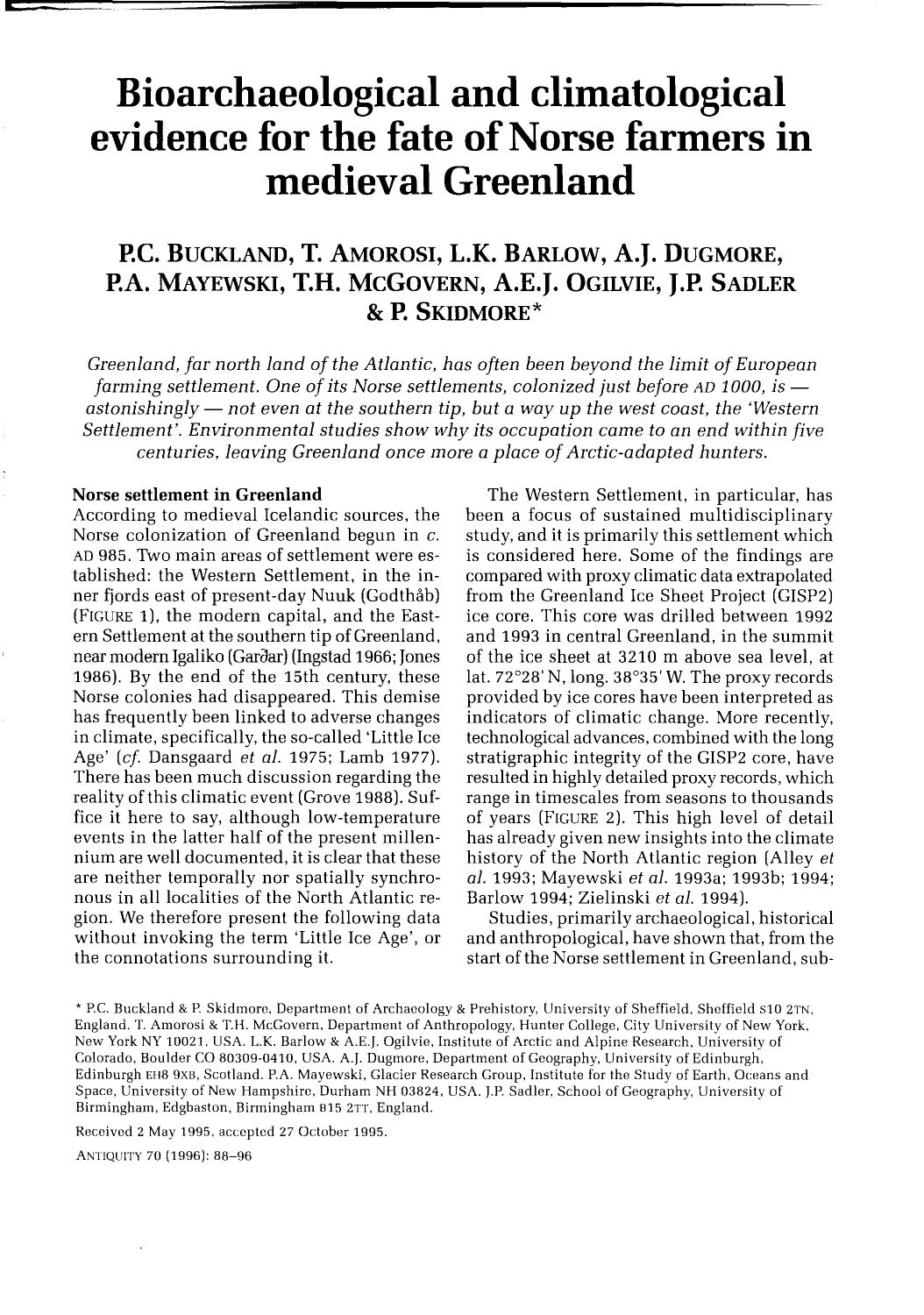FIGURE 1. *The distribution of known Norse farm sites in the former Western Settlement* area *(modern Nuuk district).* 

r

*Norse farms were restricted to the small*  areas *of richer floral communities in the inner fjord zone of the west coast, where sufficient hay could be collected to overwinter domestic animals. Inuit hunters moved their settlements north and south along the coast to track changes in seamammal abundance.* 

E = *the Norse Eastern Settlement.*  Q = *the palaeo-Eskimo site of Qeqertasussuk, Disko Bay.*  W = *The Norse Western Settlement. Farms where palaeoecological research has been carried out*  are *numbered.*  48 = *Niaquussat.*  51 = *Sandnes.*  54 = *Nipaatsoq.*  GUS = *the recently discovered site of Garden under Sandet.* 

*Even the most marginal of sites had been occupied by* c. AD *1050.* 

*The fjords* are *indicated by stippling and the inland ice by suitable shading.* 



sistence was based upon milk and meat from cattle, sheep and goats (McGovern 1985a) (FIG-URE 3). Fossil beetle faunas from the more recently excavated farms in the Western Settlement are dominated by introduced synanthropous elements (Sadler 1991), which lived in stored hay and related habitats. These underline the need for an adequate hay crop to overwinter indoors the domestic stock which could not otherwise survive. Shortfalls in subsistence were made up by intensive, largely landbased exploitation of seals and seabirds in the spring, and caribou drives with hunting dogs in the autumn. There is no evidence for any significant domesticated plant-food contribution to the diet, although the seeds of wild fruits, principally crowberry *(Empetrum nigrum* 1.) and bilberry *(Vaccinium uliginosum L.)* are frequent in samples from the farm middens (Mc-Govern *et al.* 1983). These core subsistence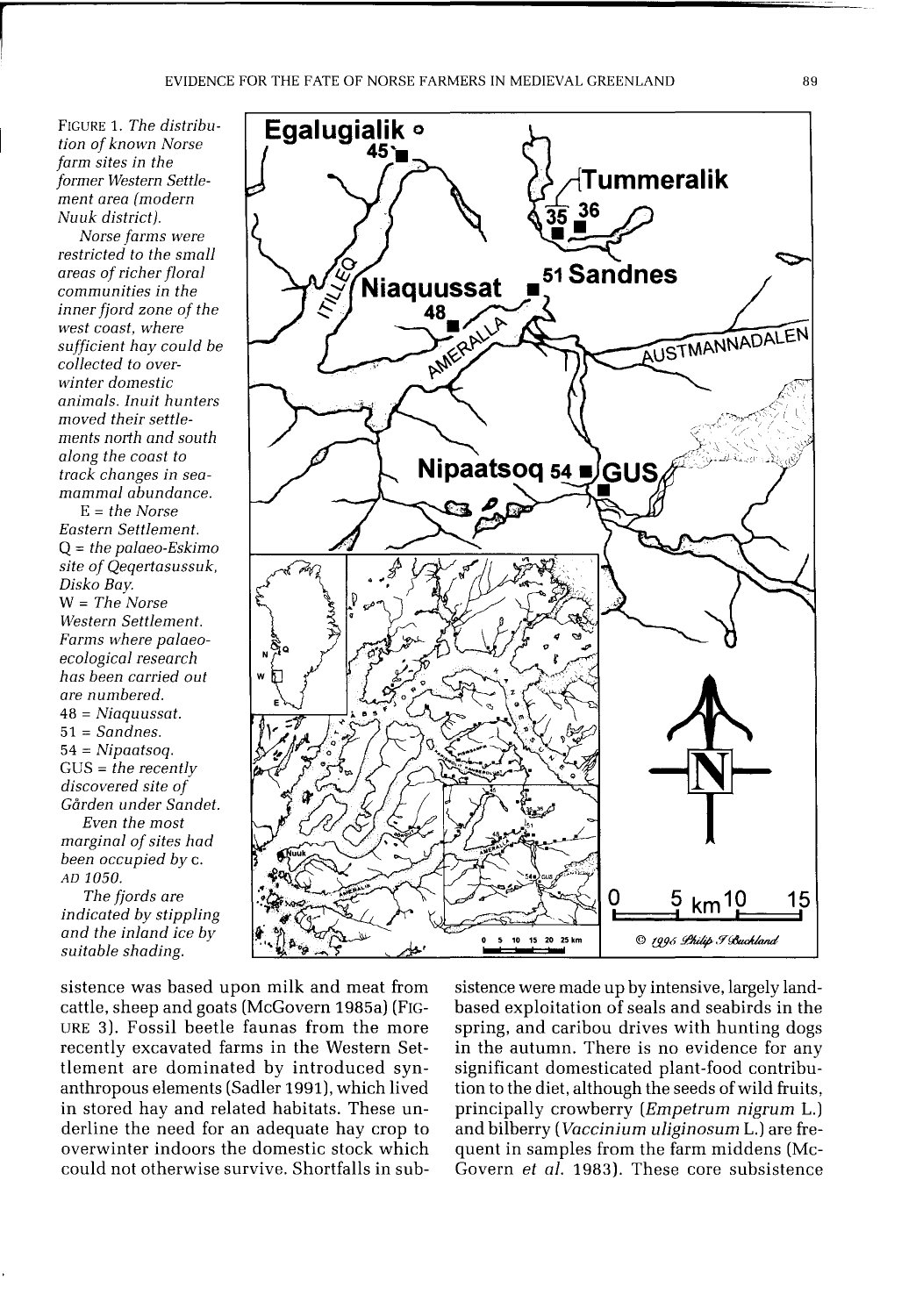

activities required tight co-ordination of communal labour resources and produced little storable surplus. Nevertheless, by 1300 this mixed dairying-hunting society had invested heavily in stone architecture. In the Eastern Settlement, monasteries and parish churches, as well as a cathedral at Gardar (Igaliko) had been built, equipped with imported stained glass and bronze church bells. Stone churches similarly served the Western Settlement (Berglund 1986; 1991; Keller 1991; McGovern 1980). Trade with Europe throughout the period of the setFIGURE 2. *The record for a range of organic and inorganic input for the last 2000 years in the GISP2 ice core, Greenland.* 

*PCI. the Polar Circulation Index, provides a measure of the intensity of polar atmospheric cell circulation in normalized units. A positive increase in value reflects an expansion of the cell. Calcium (Ca)* is *a measure of atmospheric dustiness in p.p.b., and sea-salt sodium (Na) provides a measure of storminess in the marine environment in p.p.b. The PCI series displayed here is at 4-year resolution, and the calcium and sea-salt sodium are robust spline smooths (approximately 100 year smoothing) of the original biannual data.* 

*The inferred climatic change during the early 15th century is the most marked in the past 8000 years. The abandonment of the Western Settlement of Norse Greenland took place before this event.* 

tlement was based on the prestige-goods trade in walrus hide and ivory from animals taken in the Nordsetr, some 800 km north of Nuuk (McGovern 1985a; 1989).

Investigations at the church farm at Sandnes (V51) and surrounding farms have generated important bioarchaeological data (McGovern *et aI.* 1983), with well-preserved organic materials, including bones, dung pellets, lice, fleas, beetles and flies. These data provide additional insights into the nature of the subsistence base and some indications of the final days of the settlement. Many of these data, discussed previously *(ef.* McGovern *et aI.* 1983; Sveinbjarnard6ttir & Buckland 1983; Buckland & Sadler 1989), will not be considered in detail here, The principal new line of palaeoecological information is that provided by the fossil flies.

#### **Insect remains in the Greenland sites**

Remains of Coleoptera (beetles), and various ectoparasites of both people and sheep have been the subject of research from a number of Greenland sites (McGovern *et aI.* 1983; Sveinbjarnard6ttir & Buckland 1983; Buckland & Sadler 1989; Böcher & Fredskild 1993), but a detailed study of the remains of Diptera, the true flies, has added significantly to the interpretation. Nearly 7000 Dipterous puparia have been examined from the Norse farms, and comparison made with the flies from the pre-European contact palaeo-Eskimo Saqqaq site at Qeqertasussuq, 700 km to the north (Böcher & Fredskild 1993). The greater part of the Norse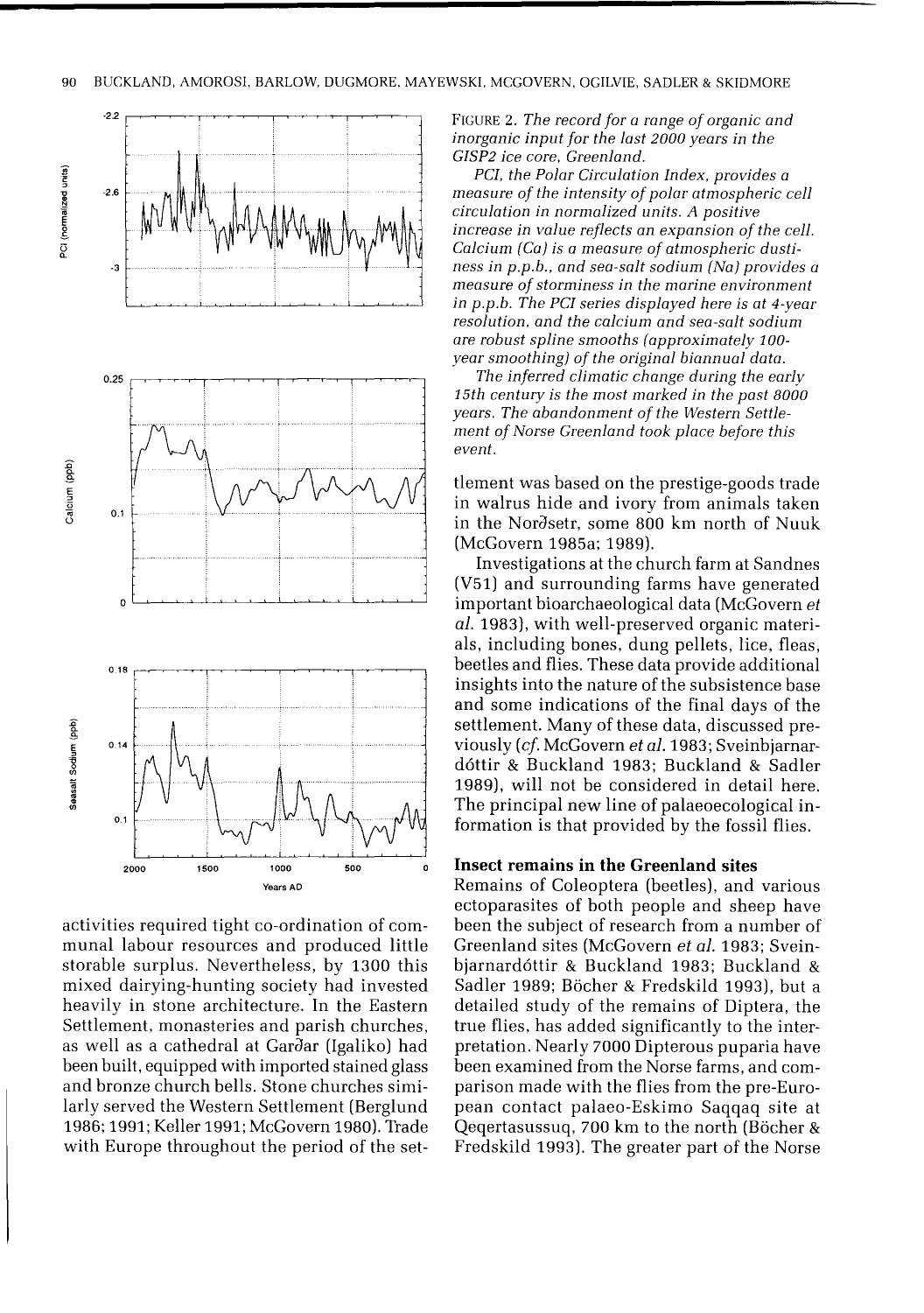**p** 



FIGURE 3. A comparison of the animal bone collections from the site of Svalbard (SVB) in *Pistilfjordur (Amorosi* 1992), *northeast Iceland and Sandnes (V51)* in *Ameralla fjord* in *west Greenland.* 

*Both farms were occupied by* AD *1000-1050, and both were church farms playing* a *central role* in *their districts. Note the different* organization *of subsistence and the contrasting roles of walrus and fish*  in the trading economy. By c. 1050-1150, the Svalbard farm was already involved in intensive fishing, *probably entering the growing staples trade* in *dried fish. By contrast, Sandnes remained* a *centre for the Viking-age prestige goods trade in walrus products down to its extinction* c. *1350.* Farmers in *the Svalbar(} district of Iceland appear to have intensified sealing efforts* in *the 16th-17th centuries, perhaps to compensate for poor hay crops. These might,* in turn, *have resulted from lowered temperatures associated with changes* in *cJimate* or an *increase* in *drift ice. The latter* is *indicated by the appearance of harp seals, including new-born pups,* in *the bone assemblage (Amorosi 1992).* 

For a discussion of the effects of sea-ice on grass growth and agriculture, see Fridriksson (1969) and *Ogilvie* (1982; 1995). *Greenlandic farmer/hunters, strongly dependent* on *seals since first settlement, could have further intensified* marine *mammal hunting by* acquiring *Inuit technology; this they failed to do. Svalbaril farm, still occupied,* remains *one of the most prosperous farms* in *its district.* 

farm faunas reflect introductions which became extinct along with the farmers. *Teiomerina Jiavipes* was a thermophilous, troglodytic alien in Greenland and is an excellent indicator of the farms' foetid living-room floors (Buckland *et 01.* 1994). The picture of insanitary conditions, extending throughout the life of the settlements, however, differs little from contemporary Dublin or York *(cf.* Coope 1981; Hall *et 01.1983).* The dominant element in the fly fauna (>81 %) is necrophilous in the larval state. Even on the middens, the assemblages are clearly those which have bred indoors in carrion, including faeces with animal protein, in the warmer parts of the buildings. Those taxa which breed outdoors in carrion, including the Piophilid flies characteristic of fat and bone marrow accumulations, are virtually absent. In contrast, the evidence from the palaeo-Eskimo site (TABLE 1) indicates that meat and fat were routinely left unused there. Animal-bone collections from medieval Icelandic and Greenlandic sites indicate a far greater degree of fragmentation for marrow-fat extraction in the Norse Greenlandic materials. While both palaeo-Eskimo and Norse Greenlanders lacked substantial carbohydrate sources and had to consume more fat to allow effective protein metabolism (Speth 1991), the Norse farmers evidently had to process their kills far more completely than the palaeo-Eskimos.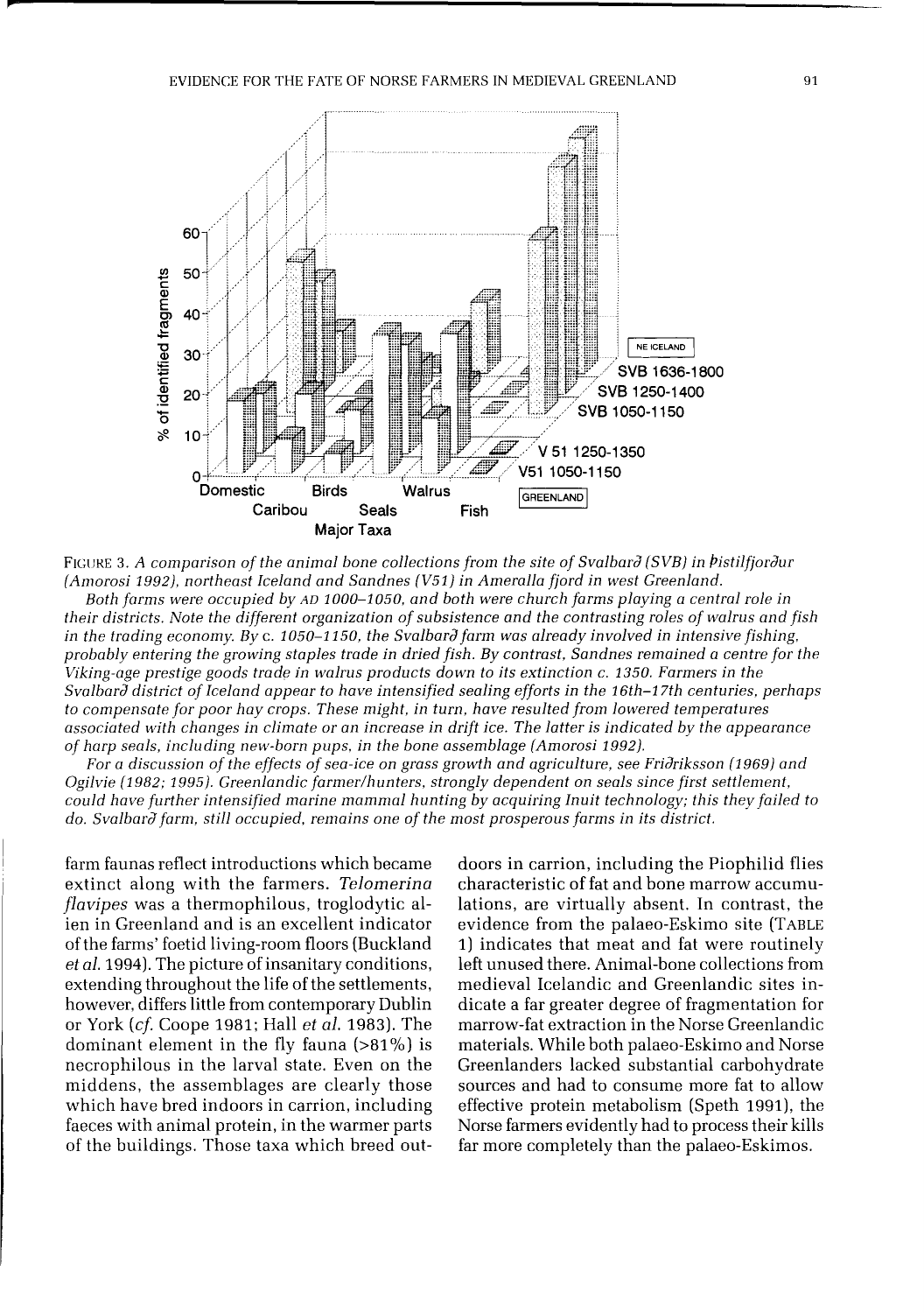|                                   |           |          |              |   | Heleomyza ?Scoliocentra Telomerina Piophilidae CalliphoraPhormia |          |
|-----------------------------------|-----------|----------|--------------|---|------------------------------------------------------------------|----------|
|                                   | spp       | sp.      | flavipes     |   | sp.                                                              | sp.      |
| 1 site/group of sites             |           |          |              |   |                                                                  |          |
| Norse Western Settlement          | *         | +        | $^\star$     | ÷ | Ω                                                                | $\Omega$ |
| Inuit midden, Qeqertasassuk       | $\ddot{}$ | $\Omega$ | $\mathbf{O}$ |   |                                                                  |          |
| 2 light tolerance                 |           |          |              |   |                                                                  |          |
| exophilic                         |           |          |              | P |                                                                  | P        |
| endophilic                        |           | P        | P            |   |                                                                  |          |
| 3 thermal tolerance               |           |          |              |   |                                                                  |          |
| highly cold resistant             |           |          |              |   |                                                                  |          |
| thermophilous                     |           |          | P            |   |                                                                  |          |
| 4 materials                       |           |          |              |   |                                                                  |          |
| pure carrion and bone marrow      |           |          |              | P | Ρ                                                                |          |
| dung, some animal protein content |           |          |              |   |                                                                  |          |
| 5 colonization wave               |           |          |              |   |                                                                  |          |
| early colonizer                   |           |          |              | Р |                                                                  |          |
| late colonizer                    |           |          |              |   |                                                                  |          |

key<br>1

 $* =$  dominant;  $+ =$  presence;  $o =$  absence.

 $2-5$  P = strong preference; t = tolerance.

Notes

a Certain Piophilids (e.g. *LasiopiophiJa piJosa, Phormia atriceps* and, to a lesser degree, *Calliphora uralensis)* have strong preference for colder climates, the first two being essentially High Arctic species.

b In the entire Western Settlement count of 6915 Dipterous remains, Piophilids are as follows: *AllopiophiJa vulgaris 135, LasiopiophiJa pilosa 1.* 

c At Qeqertasussuk, the same species are *P. vulgaris* 617, *L. pilosa* 229. These results would be expected from a High Arctic site.

TABLE 1. *The necrophagous flies of Greenland.* 

|                                                                     | <b>Sandnes</b> | Qegertasussuk |
|---------------------------------------------------------------------|----------------|---------------|
| stercoricolous (herbivore dung, e.g. Scathophaga furcata)           | 114            |               |
| endophilic coprophages/necrophages (e.g. Heleomyza/Telomerina spp.) | 1424           |               |
| exophilic necrophages (e.g. Piophilidae, Calliphoridae)             | 8              | 1897*         |
| phytophages (e.g. Agromyzidae, Delia, Botanophila, Pegomya spp.)    | 176            | -69           |
| algaecoles (e.g. Ephydridae, Zaphne, Spilogona spp.)                | 180            | 18            |
| fucicoles (Orygma, Fucellia spp.)                                   | 9              | 203           |
| ripicoles (e.g. adults only of Simulium spp.)                       | 52             |               |
| humicoles (e.g. Phaonia, Tipula spp.)                               | 2              |               |
| ectoparasitic (Melophagus ovinus on sheep)                          | 8              |               |
| spp.                                                                | 1974           | 2198          |

\* includes 486 individuals of *Heleomyza borealis*, which will breed in an unshaded situation.

TABLE lb. *Absolute numbers of identified Diptera from Sandnes, the Norse farm site at Sandnes, AmeraJ1a, Greenland, compared with the Saqqaq palaeo-Eskimo site at Qeqertasussuk, Disko Bay, Greenland.*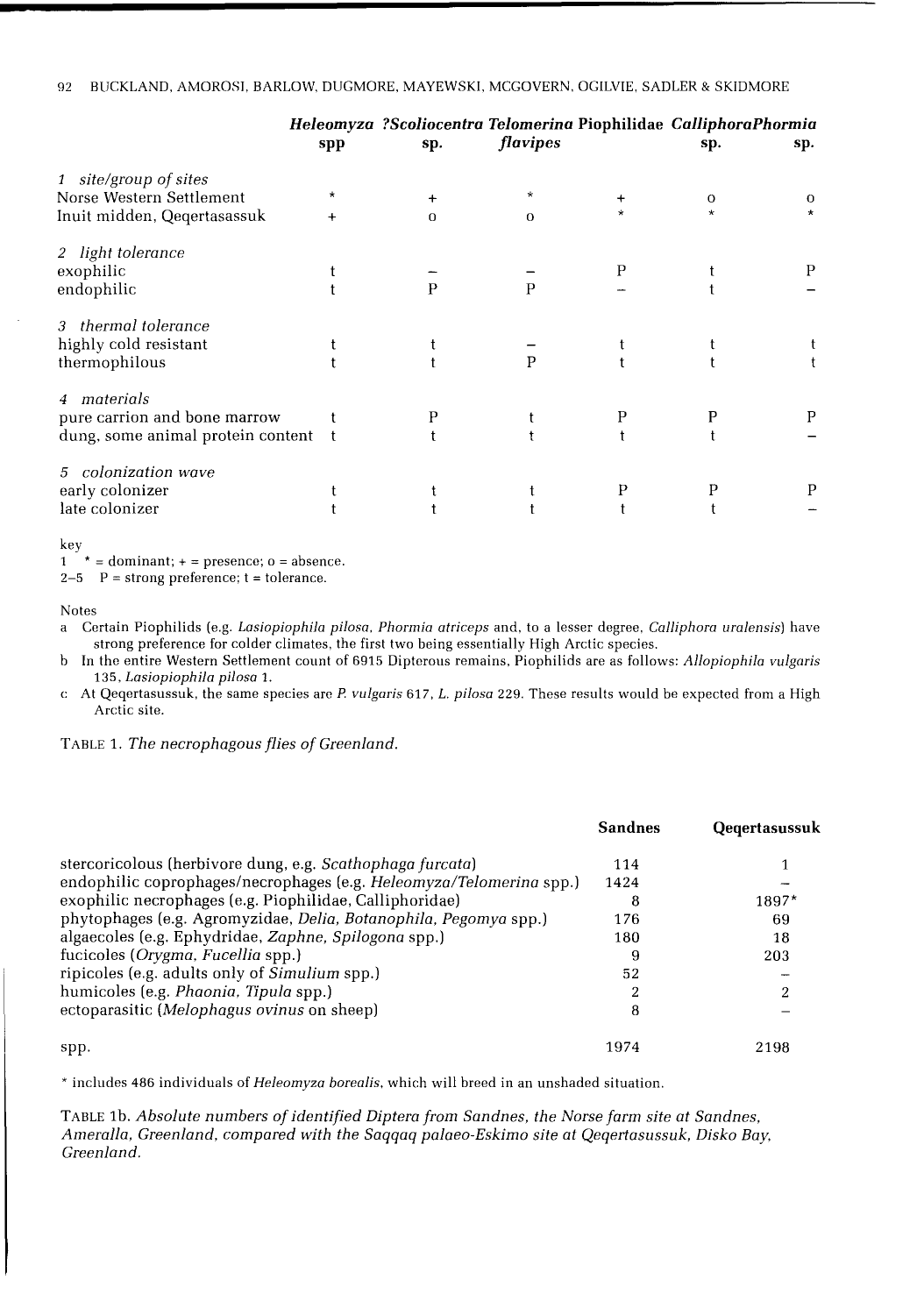

FIGURE 4. *Calibrated radiocarbon dates (10 range) for the abandonment of farms in medieval Greenland. Documentary sources suggest* a *terminal date of* c. *1350-1360 for the Western settlements (Ogilvie 1996). Radiocarbon assay supports this date range for desertion. Some dates are on turf growing over the ruins.* 

*The moderate-sized farms of GUS {Andreasen* & *Arneborg* 1992; 1993} *and V54 (McGovern* et al. 1983) (see FIGURE 1) are near-neighbours; V48 (McGovern et al. 1983) was a small fjord-side farm, whilst *V51 {Sandnes} was the largest in the district, with* a *church {Roussell* 1936}. *Although the number of available dates remains small (TABLE* 2), *all sites appear to have been abandoned in the mid 14th century. The radiocarbon dates have been calibrated using Oxcal (Ramsey 1994).* 

| site            | context                | material                   | lab. no. | uncalibrated<br>determination b.p. lower upper | date AD |      | reference                    |  |
|-----------------|------------------------|----------------------------|----------|------------------------------------------------|---------|------|------------------------------|--|
| GUS             | turf over<br>structure | peat                       | K-5821   | 360±55                                         | 1460    | 1630 | Andreasen &<br>Arneborg 1992 |  |
| GUS             | turf over<br>structure | peat                       | K-5822   | $415 + 55$                                     | 1420    | 1520 | Andreasen &<br>Arneborg 1992 |  |
| <b>GUS</b>      | over<br>structure      | antler                     | K-5823   | 395±50                                         | 1430    | 1630 | Andreasen &<br>Arneborg 1992 |  |
| V48             | latest phase           | terrestrial<br>mammal bone | K-3201   | 640±50                                         | 1320    | 1390 | McGovern<br>et al. 1983      |  |
| V <sub>48</sub> | latest phase           | terrestrial<br>mammal bone | K-3203   | 610±50                                         | 1300    | 1400 | McGovern<br>et al. 1983      |  |
| V <sub>54</sub> | turf over<br>structure | peat/<br>willow charcoal   | K-3062   | 540±50                                         | 1310    | 1440 | Andreasen 1982               |  |
| V54             | turf over<br>structure | peat                       | K-3061   | 450±65                                         | 1400    | 1510 | Andreasen 1982               |  |
| V <sub>51</sub> | late phase             | caribou bone               | K-4605   | 670±50                                         | 1270    | 1390 | McGovern<br>unpublished      |  |
| V <sub>51</sub> | late phase             | cattle bone                | K-4606   | 760±50                                         | 1220    | 1280 | McGovern<br>unpublished      |  |

Calibration is after Ramsey (1994) using OxCai Calibration Program.

TABLE 2. *Radiocarbon dates for the terminal phases of farms in the Western Settlement. Greenland.*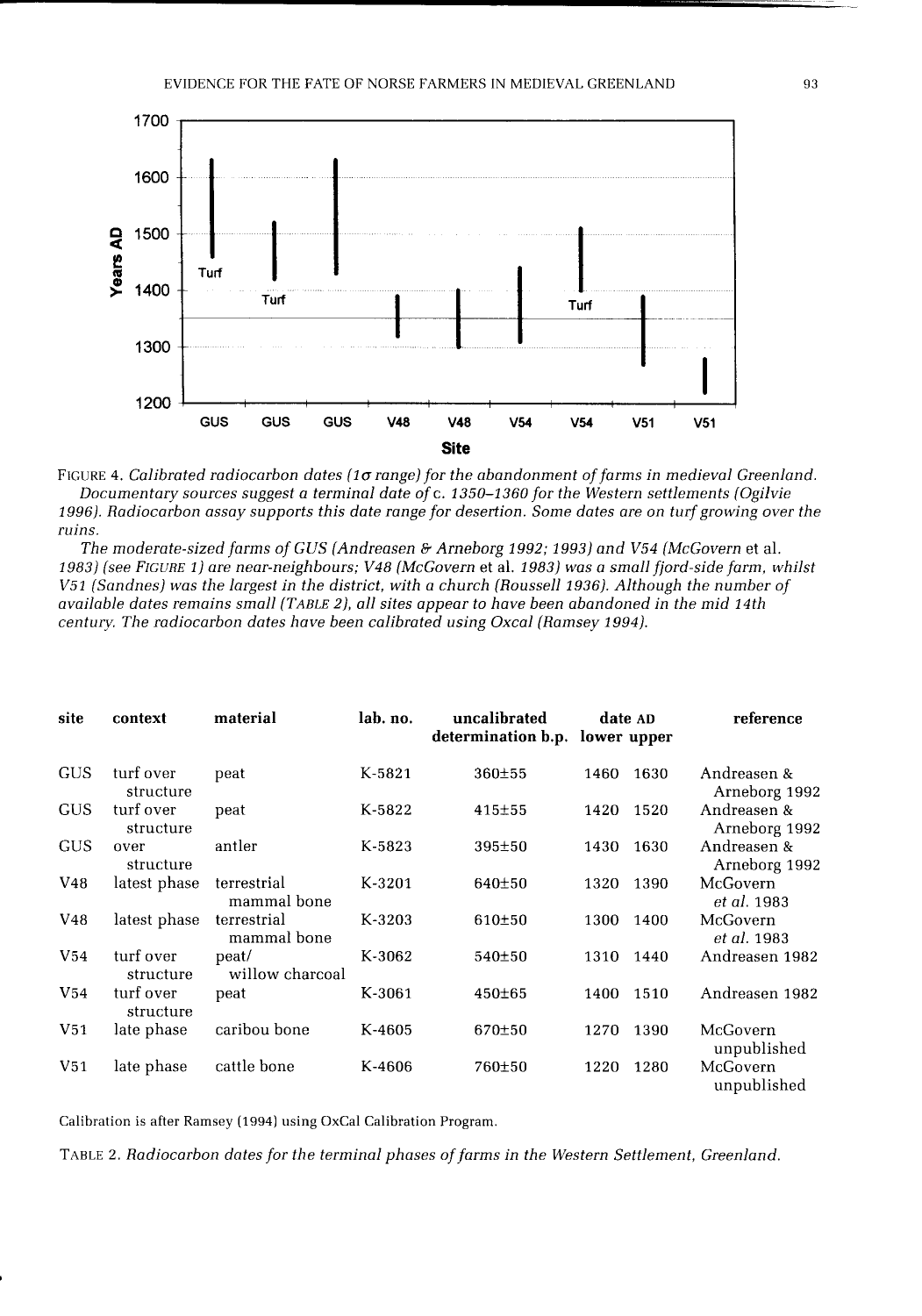#### 94 BUCKLAND, AMOROSI, BARLOW, DUGMORE, MAYEWSKI, MCGOVERN, OGILVIE, SADLER & SKIDMORE

Thule culture Inuit hunters, who came to Greenland from Ellesmere Island around AD 1100, were in direct contact with the Norse for nearly 300 years (McGovern 1985b), In spite of this, the Norse failed to emulate their example and did not acquire sophisticated skin clothing, harpoons and suitable equipment for hunting out on the sea ice, They were therefore unable to expand their sea-mammal hunting to include ringed seals and the great whales, The virtual absence of fish remains and fishing equipment, and indications from the bone evidence that most common seals were taken on their pupping areas, serves to emphasize further the limits of maritime adaptation amongst the Norse Greenlanders. Despite some evidence of seaweed (Buckland *et ai. 1993),*  isotopic ratios indicate little intake of marine products by domestic animals. While contact with the Thule Inuit appears to have been deliberately restricted (McGovern 1985b), the Norse economy seems to have stagnated. Tied to the limited pastures of the southwest, it was increasingly isolated from continental markets by a declining demand for walrus ivory and other changes in trading conditions (Carus-Wilson 1933). Furthermore, a possible increase in drift ice could have made sailing more hazardous (Ogilvie 1991; 1996). Norse society in the early 14th century had created a disastrous vulnerability to any curtailment in growing season and pasture productivity.

Although the number of radiocarbon dates from sites in Ameralla remains small (FIGURE 4 & TABLE 2), they appear to indicate desertion by the middle of the 14th century, during an apparently minor cooling event in the ice core record (FIGURE 2). This accords well with the documentary evidence (Ogilvie 1996). In a landscape where all available timber would be reused, doors and roofs were left to collapse onto floors as farms decayed. The end is graphically indicated at the small farm at Nipaatsoq (Mc-Govern *et ai.* 1983), at the middle-rank farm at Tummeralik, and at the large farm Sandnes at the head of the fjord (Degerbøl 1936). The final floor layers at each farm contained the partly articulated remains of Norse hunting dogs, some displaying cut-marks indicating butchery. The minimum number of dogs killed at Sandnes (V51) was nine, Tummeralik (V35) three and Nipaatsoq (V54) two. The implication is that this butchery was a desperate act that destroyed future ability to hunt effectively. The fly faunas from a room interpreted as the bedroom at Nipaatsoq mirror the end as a thermophilous indoor fauna is replaced by a cold one and finally by outdoor species as the roof collapses. There is also hint in the faunas of other stresses. The Anthom yid fly *Deiia fabricii* (Holm.), which breeds in the meadow grass *Poa pratensis* L., is often abundant in samples from other Norse farms; it is absent in the final floors at Nipaatsoq. This could be interpreted in terms of poorer, less grass-rich hay yields as the farmers desperately sought to maintain their livestock. The recent discovery of a frozen Norse farm neighbouring Nipaatsoq, containing large amounts of well-preserved wood further confirms the impression of a sudden and final end to the Western Settlement (Andreasen & Arneborg 1992; Arneborg & Berglund 1993) and offers further opportunities to study the demise of a farm.

## **Climate and settlement in medieval Greenland**

The GISP2 ice-core documents at least two sets of proxy climatic parameters which are important for the study of Norse settlements in Greenland. Several environmental indicators, including calcium and sea-salt sodium, demonstrate the most abrupt and the largest change of the last 8000 years between AD 1400 and 1420 (FIGURE 2). Increased calcium concentrations provide evidence of stronger circulation over continental regions and the presence of more easily eroded soils, suggesting a response to cooler climates and reduced vegetation cover, while increased sea-salt sodium is interpreted as resulting from intensification of marine storminess and increased cyclogenesis (Mayewski *et ai.* 1993b). Both parameters suggest a change in atmospheric circulation patterns which persists into the 20th century (FIGURE 2). Isotopic signals of deuterium and oxygen from Greenland ice cores suggest that overall the 14th century was lower in temperature than the 15th century in central Greenland (Dansgaard *et ai.* 1975; Barlow *et ai.* 1993). Seasonally resolved isotopic records suggest clusters oflow-temperature time-periods. Among these are AD 1308 to 1319, representing the longest time-period of low winter values until the 1560s, and a 20-year time-period of low summer values between AD 1343 and 1362 (Barlow 1994).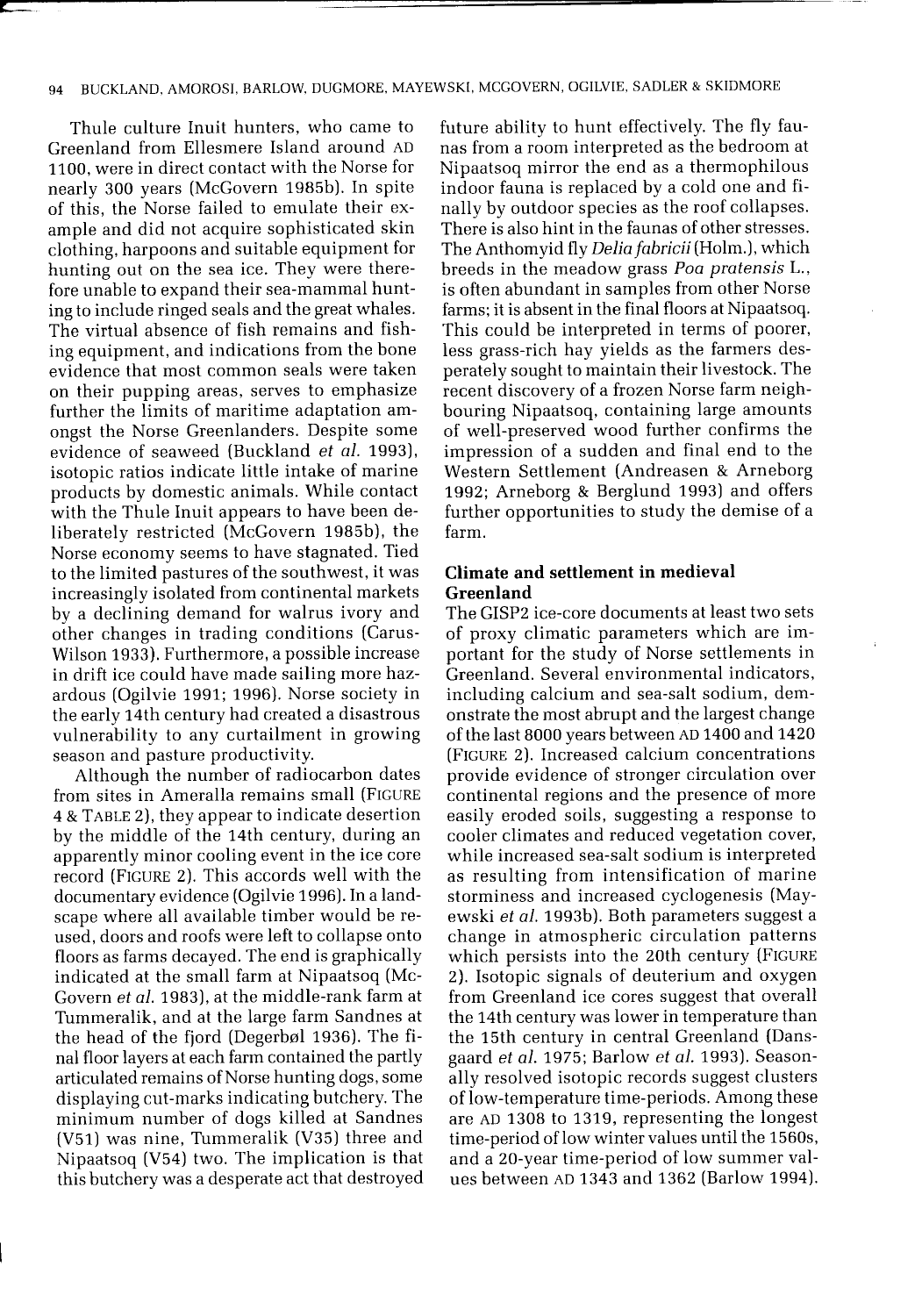Climatic regimes in Iceland and Greenland are by no means the same. However, the historical climatic record from Iceland may help to increase our understanding of events in Norse Greenland. We know from the Icelandic record that the 14th century was a period of considerable climatic instability. Furthermore, there is clear evidence for cold conditions and hardship amongst people during the mid to late 14th century. The early 15th century, however, appears to have been mild (Ogilvie 1991). Knowledge of what occurred in Iceland during years of grass failure may also cast light on what happened in Greenland; these invariably led to deaths amongst the livestock and frequently to human mortality and desertion of farms (Ogilvie 1984). In Iceland, many landholders increasingly integrated their subsistence with the European urban demand for fish (Amorosi *et al.*  1994). In contrast, Greenland's connections with Europe remained tied to the luxury goods trade in walrus hide and ivory (FIGURE 3).

Throughout Europe, the 14th century was a period of population decline and settlement retrenchment *(cf.* Kershaw 1973; Abel 1980). The role of climate in these events is controversial and the same may be said for Greenland. The new GISP2 ice- core data indicate that the extinction of the Western Settlement pre-dated the most profound changes in atmospheric circulation, but also show that multi-year stretches of low-temperature seasons occurred during the 14th century. In a system heavily dependant upon the harvesting of sufficient hay to overwinter domestic animals, a concentration of closely spaced cool and wet

#### References

- ABEL. W. 1980. *Agricultural fluctuations in Europe from the 13th to the 20th century.* London: Methuen.
- ALLEY. R.B .. D. MEESE. C.A. SHUMAN, A.J. GOW. K. TAYLOR, M. RAM, E.D. WADDINGTON & P.A. MAYEWSKI. 1993. Abrupt accumulation increase at the Younger Dryas termination in the GISP2 ice core, *Nature* 362: 527-9.
- AMOROSI. T. 1992. Climate impact and human response in Northeast Iceland: archaeological investigations at Svalbard, 1986-1988, in *CD.* Morris & D.J. Rackham (ed.), *Norse and later settlement and subsistence in the North Atlan-*
- *tic:* 103-38. Glasgow: University of Glasgow. ANDREASEN. C. 1982. Nipaitsoq og Vesterbygden pa Gronland, *Tidsskriftet Gmnland* 5-6-7: 177-88.
- ANDREASEN, C. & J. ARNEBORG. 1992a. Gården under Sandetundersøgelserne 1991, *Forskning i Grønland/tusaat 1*/ 92: 10-18.
	- 1992b. Gården under sandet nye nordboundersøgelser I Vesterbygden, *Gmnlandsk Kultur-* og *Samfunds Forskning*  92: 11-50.

summers followed by cold winters or springs could have been sufficient to trigger widespread abandonment. Certainly, all the bioarchaeological evidence from the Norse sites indicates the precarious nature of their subsistence. This vulnerability was exacerbated by a conservative social system, wider economic changes and activities which degraded the very parts of the ecosystem upon which they depended (Fredskild 1988; 1992; Jacobsen 1991). While climate change certainly made Greenland far less habitable for the Norse, even the coldest parts of the post-medieval period failed to interfere with Inuit settlement and subsistence. When John Davis and other 16th-century voyagers explored Greenland, they found only arctic-adapted hunters.

*Acknowledgements.* This work forms part of a NABO (North Atlantic Biocultural Organisation) project funded by the National Science Foundation (USA), Office of Polar Programs. ARCSS Program and the US Global Change Program. Thanks are due to the National Museum and Archives of Greenland and the Museum & Art Gallery. Doncaster, England. Excavations in the Western Settlement, from which samples have been studied, were also directed by Claus Andreasen, Jette Arneborg and Joel Berglund. who, along with Bent Fredskild. freely gave of their expertise in this interpretation. Jens Böcher kindly made material available from the palaeo-Eskimo site at Qeqertasussuq. Diagrams are the work of Philip I. Buckland. The authors also wish to thank Kevin Edwards, Julian Henderson, Mjöll Snæsdóttir and an un-named referee for comments upon the text. The initial study of entomological material from sites in the Western Settlement was supported by the Leverhulme Trust (Grant no. F94M) (UK). Astrid Ogilvie wishes to acknowledge the support of the Leverhulme Trust (Grant no. F204L) and the National Science Foundation, USA, ARCSS Program (Grant no. OPP-9418845). Lisa Barlow is supported by this NSF ARCSS Program grant and formerly an additional NSF grant supporting the GISP2 project.

- ARNEBORG, J. & J. BERGLUND. 1993. Garden under Sandet, *Forskning i Gmnlandltusaat* 4/93: 7-19.
- BARLOW, L.K. 1994. Evaluation of seasonal to decadal scale deuterium and deuterium excess signals, GISP2 ice core, Summit, Greenland, AD 1270-1985. Unpublished Ph.D dissertation, University of Colorado.
- BARLOW, L.K., j.W.C. WHITE, S. JOHNSON, j. JOUZEL. & P.M. GRODTES. 1993. Climate variability during the last 1000 years from delta Deuterium and delta <sup>18</sup>O in the GISP2 and GRIP deep ice cores, *EOS, Transactions of the American Geophysical Union, Fall Meeting Supplement* (1993): 118.
- BERGLUND, J. 1986. The decline of the Norse settlements in Greenland, *Arctic Anthropology* 23: 109-37.
	- 1991. Displacements in the building-over of the Eastern Settlement, Greenland, *Acta Archaeologia* 61: 151-7.
- BÖCHER, J. & B. FREDSKILD. 1993. Plant and arthropod remains from the palaeo-Eskimo site on Qeqertasussuk, West Greenland, *Meddelelser om Grønland, Geoscience* 30.